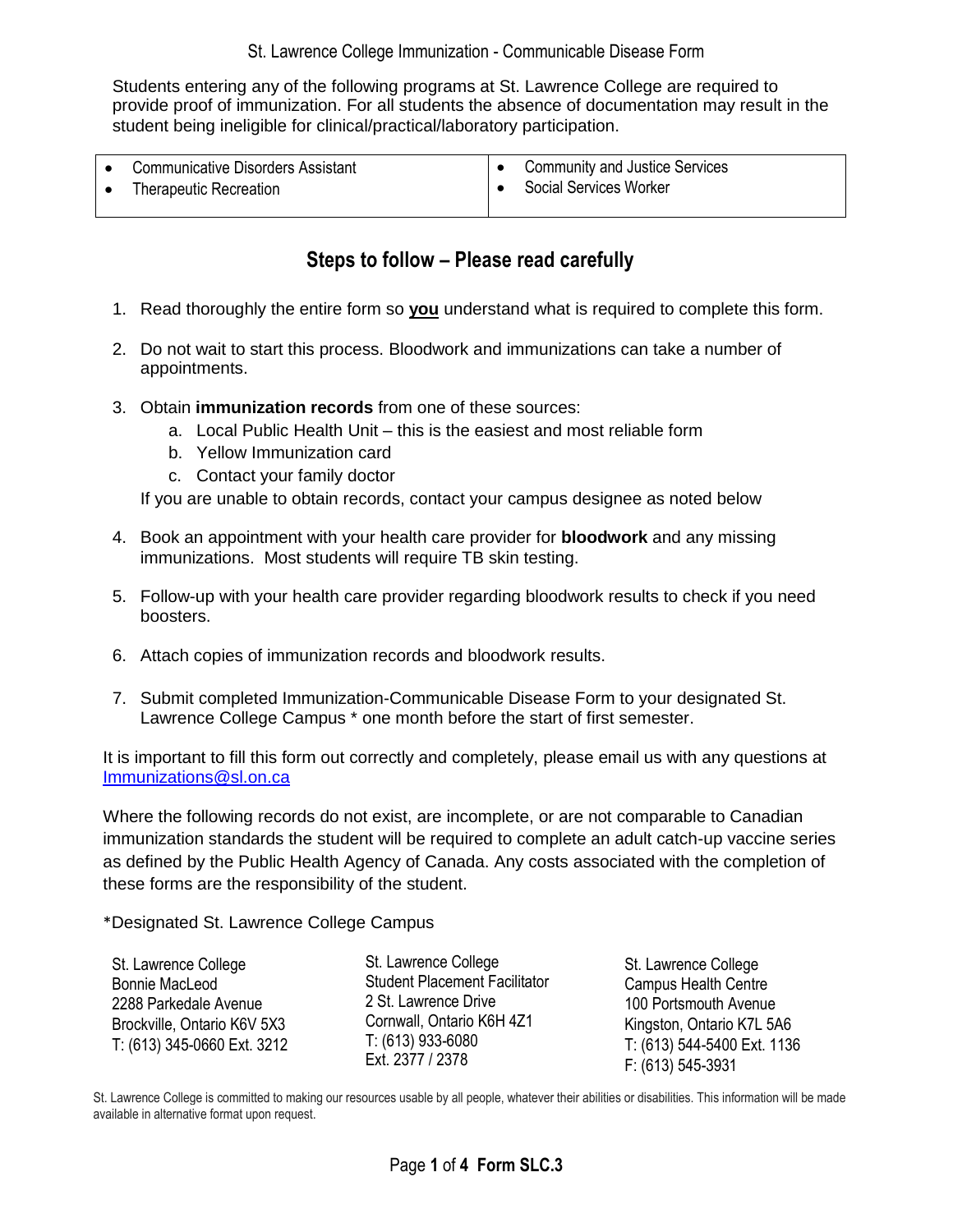| Last Name:                                                                                                                                                                                                                                                                                                                                                                                                                                                                                                                  |                                            |                                                                                              |                                                                                                 |                        | First Name:                                                                                                                                                                                                                                                                                                                                                                                                                                                                                                                                                               |                                                                                                                                                                                                           |  |
|-----------------------------------------------------------------------------------------------------------------------------------------------------------------------------------------------------------------------------------------------------------------------------------------------------------------------------------------------------------------------------------------------------------------------------------------------------------------------------------------------------------------------------|--------------------------------------------|----------------------------------------------------------------------------------------------|-------------------------------------------------------------------------------------------------|------------------------|---------------------------------------------------------------------------------------------------------------------------------------------------------------------------------------------------------------------------------------------------------------------------------------------------------------------------------------------------------------------------------------------------------------------------------------------------------------------------------------------------------------------------------------------------------------------------|-----------------------------------------------------------------------------------------------------------------------------------------------------------------------------------------------------------|--|
| Date of Birth (m/d/y):                                                                                                                                                                                                                                                                                                                                                                                                                                                                                                      |                                            |                                                                                              |                                                                                                 |                        | Health Card Number:                                                                                                                                                                                                                                                                                                                                                                                                                                                                                                                                                       |                                                                                                                                                                                                           |  |
| Local Address:<br>Apt and Street                                                                                                                                                                                                                                                                                                                                                                                                                                                                                            |                                            |                                                                                              |                                                                                                 |                        | City:                                                                                                                                                                                                                                                                                                                                                                                                                                                                                                                                                                     | Province:                                                                                                                                                                                                 |  |
| Postal Code:                                                                                                                                                                                                                                                                                                                                                                                                                                                                                                                |                                            |                                                                                              |                                                                                                 |                        | Cell Phone #:                                                                                                                                                                                                                                                                                                                                                                                                                                                                                                                                                             |                                                                                                                                                                                                           |  |
| Program:                                                                                                                                                                                                                                                                                                                                                                                                                                                                                                                    |                                            |                                                                                              |                                                                                                 |                        | <b>Student Number:</b>                                                                                                                                                                                                                                                                                                                                                                                                                                                                                                                                                    |                                                                                                                                                                                                           |  |
| <b>Student Consent for Release of Information</b><br>I understand and agree that my immunization record will be recorded in the Campus Health Centre Electronic Medical Records<br>system and only accessible to Campus Health Centre Personnel.                                                                                                                                                                                                                                                                            |                                            |                                                                                              |                                                                                                 |                        |                                                                                                                                                                                                                                                                                                                                                                                                                                                                                                                                                                           |                                                                                                                                                                                                           |  |
|                                                                                                                                                                                                                                                                                                                                                                                                                                                                                                                             |                                            | Tuberculosis - Tuberculin Skin Test (TST)                                                    |                                                                                                 |                        |                                                                                                                                                                                                                                                                                                                                                                                                                                                                                                                                                                           |                                                                                                                                                                                                           |  |
| TB test<br>Step 1<br>Step 2<br>$(1-3$ wks<br>later)<br>Annual<br>1-step (if<br>required)<br>Copy of positive TST                                                                                                                                                                                                                                                                                                                                                                                                            | Date given<br>m/d/y<br>Copy of chest x-ray | Date read<br>m/d/y<br>48-72hrs later<br>Chest x-ray: Required only if TST is equal or > 10mm | Result: mm<br>Induration<br>Document attached (Mandatory)<br>$\Box$ Report attached (Mandatory) | <b>HCP</b><br>initials | A 2-step TST is required regardless of BCG vaccination.<br>A 2-step TST is required once in a lifetime.<br>TST should be 1-3 weeks apart with each test read within 48-72<br>hours. A 1-step TST is required if it has been more than 12<br>months since the 2-step TST.<br>copy of completed chest x-ray report (within the last 12 months)<br>must be attached to this form.<br>If you have documented history of a previous positive TST, a<br>TST is not required. Instead, a chest x-ray is required within the<br>last 12 months and must be attached to this form. | If a 2-step TST was completed previously and documentation can<br>be provided, a 1-step TST can be completed annually. The 2-step<br>A 10 mm or more induration is positive. If either TST is positive, a |  |
| Varicella Vaccine                                                                                                                                                                                                                                                                                                                                                                                                                                                                                                           |                                            |                                                                                              |                                                                                                 |                        |                                                                                                                                                                                                                                                                                                                                                                                                                                                                                                                                                                           |                                                                                                                                                                                                           |  |
| Documentation of 2 varicella vaccines are required. Those who received only one dose of varicella vaccine should be given a<br>second dose. If no records available, bloodwork to determine immunity to varicella is required.<br>1. Copy of records attached (Mandatory) $\Box$ Dose #1 Date (m/d/y): ______________ Dose #2 Date (m/d/y): ___________<br><b>OR</b><br>2. Copy of lab results attached (Mandatory) $\Box$ Date drawn: ___________________<br>Results: $\Box$ Reactive $\Box$ Non-Reactive or Indeterminate |                                            |                                                                                              |                                                                                                 |                        |                                                                                                                                                                                                                                                                                                                                                                                                                                                                                                                                                                           |                                                                                                                                                                                                           |  |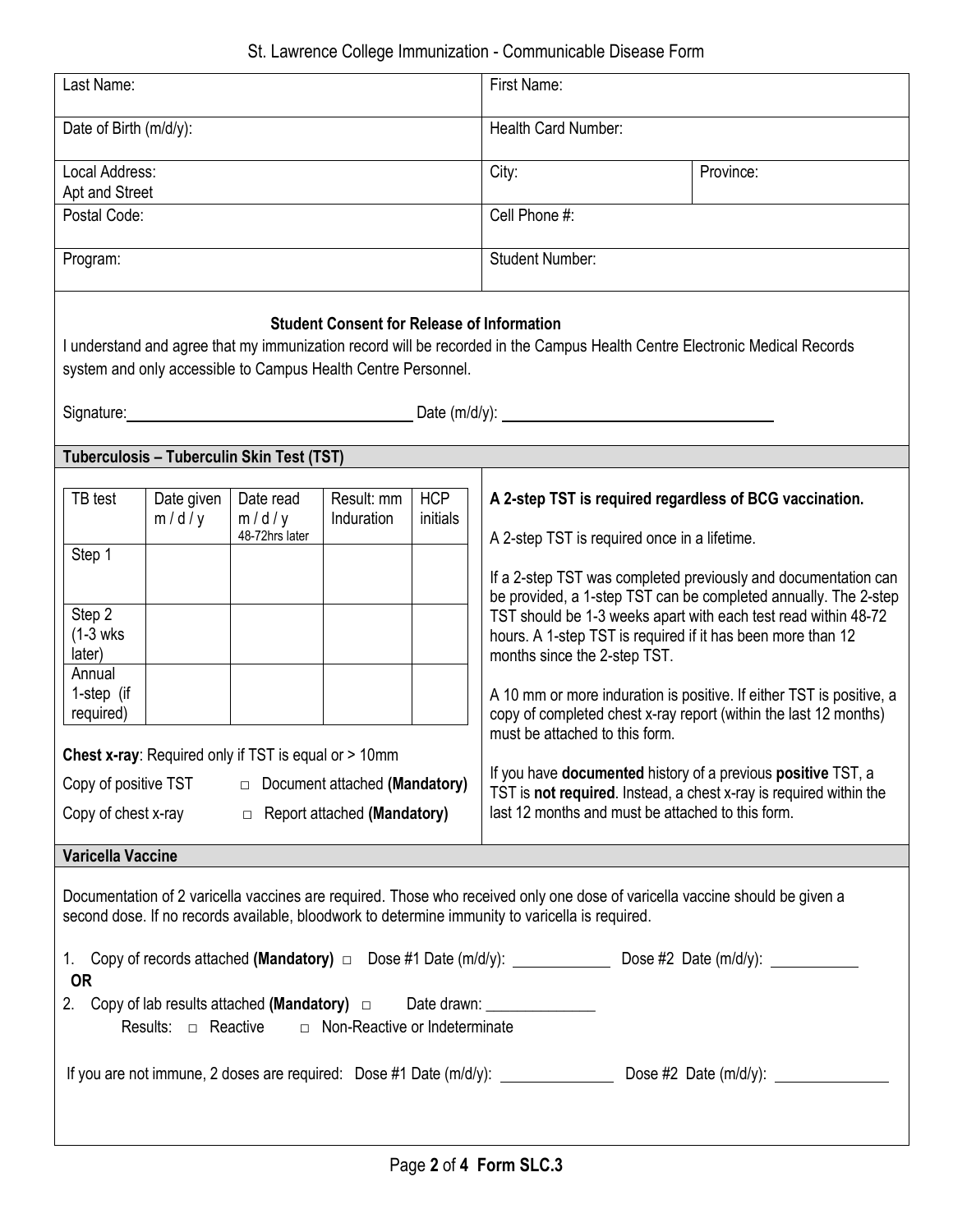## St. Lawrence College Immunization - Communicable Disease Form

| Measles, Mumps, Rubella Vaccine (MMR)                                                                                                               |  |  |  |  |  |  |
|-----------------------------------------------------------------------------------------------------------------------------------------------------|--|--|--|--|--|--|
| Documentation of 2 MMR is required. If one vaccine was measles only, an MMR booster is required.                                                    |  |  |  |  |  |  |
|                                                                                                                                                     |  |  |  |  |  |  |
| If no records available, blood work to determine immunity to measles, mumps, and rubella is required.                                               |  |  |  |  |  |  |
| Copy of records attached (Mandatory) $\Box$ Dose #1 Date (m/d/y): _____________ Dose #2 Date (m/d/y): __________<br>$1_{\cdot}$                     |  |  |  |  |  |  |
| <b>OR</b>                                                                                                                                           |  |  |  |  |  |  |
| Copy of lab results attached (Mandatory) $\Box$ Date drawn:<br>2.                                                                                   |  |  |  |  |  |  |
| Results:<br>Measles: $\Box$ Reactive<br>$\Box$ Non-Reactive or Indeterminate                                                                        |  |  |  |  |  |  |
| □ Non-Reactive or Indeterminate<br>Mumps: $\Box$ Reactive                                                                                           |  |  |  |  |  |  |
|                                                                                                                                                     |  |  |  |  |  |  |
| Rubella:<br>□ Reactive<br>$\Box$ Non-Reactive or Indeterminate                                                                                      |  |  |  |  |  |  |
| If you are not immune, a booster is required: MMR Booster: Date (m/d/y):                                                                            |  |  |  |  |  |  |
|                                                                                                                                                     |  |  |  |  |  |  |
|                                                                                                                                                     |  |  |  |  |  |  |
| <b>Tetanus/Diphtheria/Pertussis Vaccine</b>                                                                                                         |  |  |  |  |  |  |
| Documented proof of a primary series is required OR an adult catch-up series is required.<br>A single dose of Pertussis is required for all adults. |  |  |  |  |  |  |
| Do you have documented proof of completed primary series?<br>1 <sub>1</sub>                                                                         |  |  |  |  |  |  |
| □ YES □ COPY OF RECORD ATTACHED (MANDATORY)                                                                                                         |  |  |  |  |  |  |
| $\Box$ NO<br>If no records of any vaccines, an adult primary series is required (see below)<br><b>or</b>                                            |  |  |  |  |  |  |
| 2. Last tetanus diphtheria vaccine must be within 10 years                                                                                          |  |  |  |  |  |  |
|                                                                                                                                                     |  |  |  |  |  |  |
|                                                                                                                                                     |  |  |  |  |  |  |
|                                                                                                                                                     |  |  |  |  |  |  |
| $2^{nd}$ dose (Td – 2 months after 1 <sup>st</sup> visit)                                                                                           |  |  |  |  |  |  |
| $3rd$ dose (Td – 6-12 months after $2nd$ visit)                                                                                                     |  |  |  |  |  |  |
|                                                                                                                                                     |  |  |  |  |  |  |